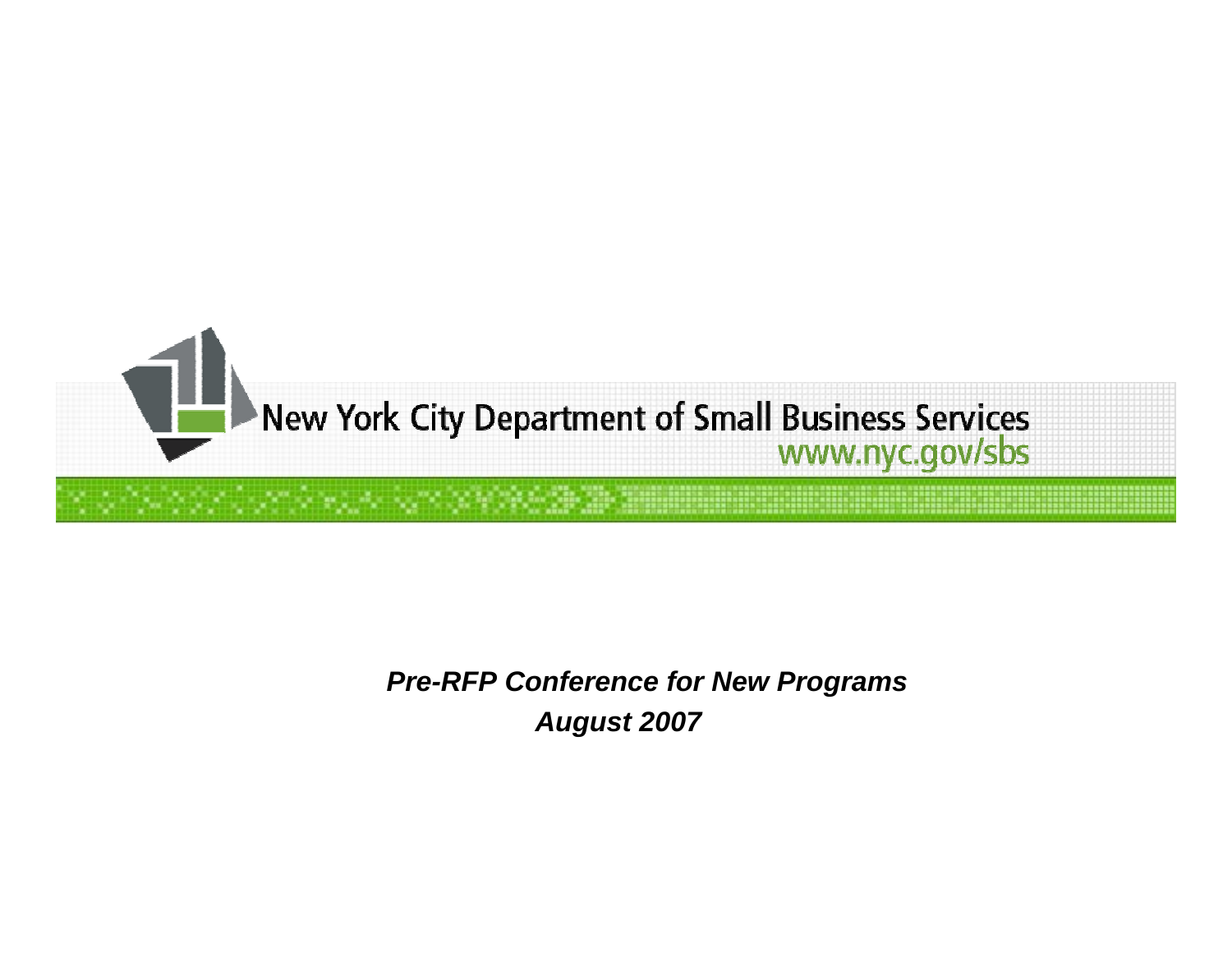

¾SBS's results-oriented approach to workforce development has gone from placing hundreds of unemployed job seekers to thousands; since 2004, more than 27,500 customers have been placed in jobs with 3,000 companies

¾ Building upon our success and volume, SBS will provide retention and advancement services as the next critical step in ensuring career growth for jobseekers and meeting employer demand.

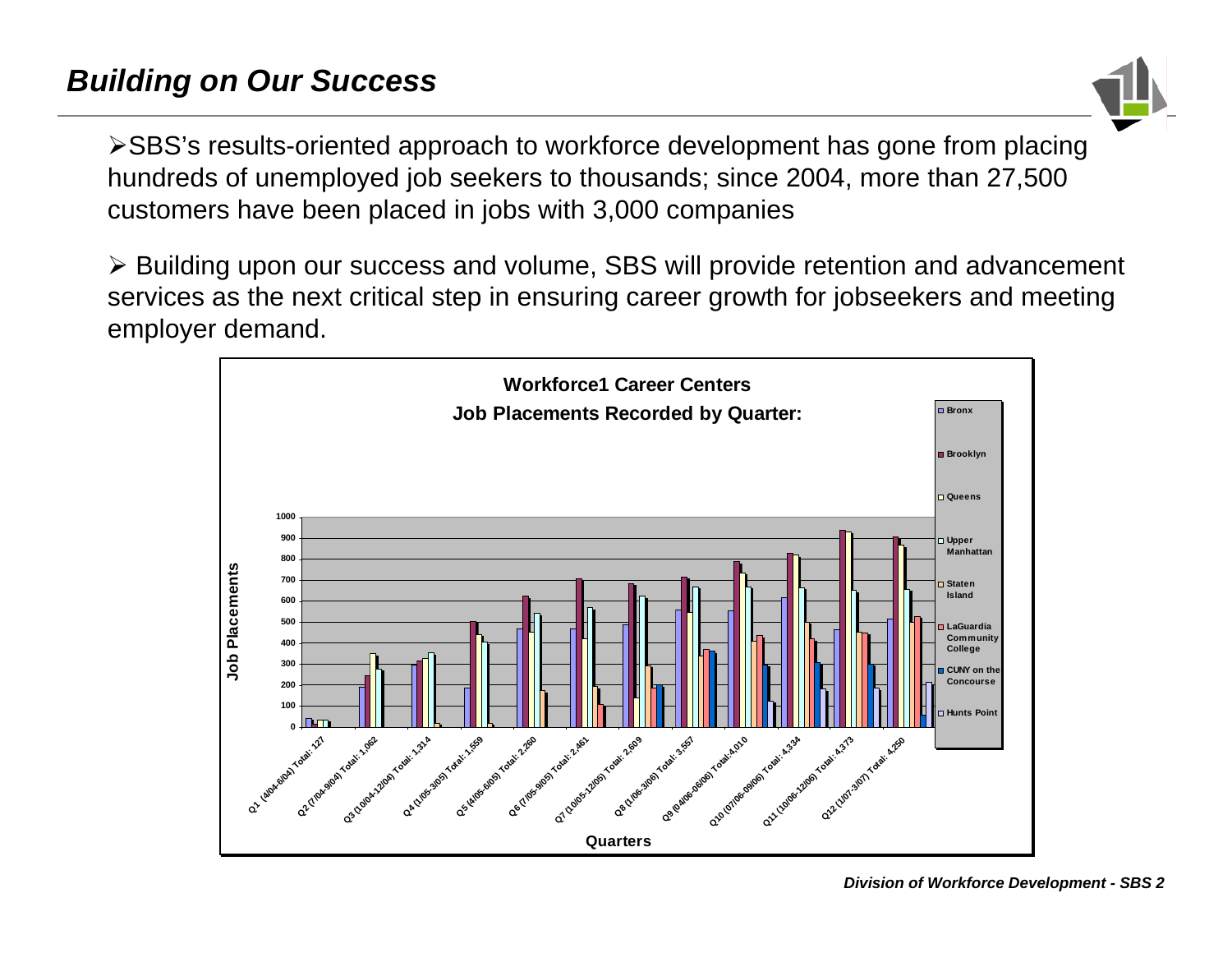#### *Strengthening NYC's Workforce System*

Based on SBS's success in integrating economic development and workforce development, Mayor Bloomberg has charged SBS with the implementation of programming targeted at the working poor through the Center for Economic Opportunity.



" Even though today more New Yorkers are working than at any time in our city's history…the **fact remains that more than 1.5 million New Yorkers confront conditions that meet the national definition of poverty."**

**—Mayor Michael Bloomberg**

#### *Guiding Principles for SBS's CEO Programs:*

- Launch innovative programming that has not been previously implemented at scale in NYC
- $\blacksquare$  Move the working poor out of poverty through interventions tailored to the needs of working individuals
- Leverage the existing Career Center system where possible
- $\blacksquare$  Use a demand-driven approach that works closely with business in all program strategies and implementation.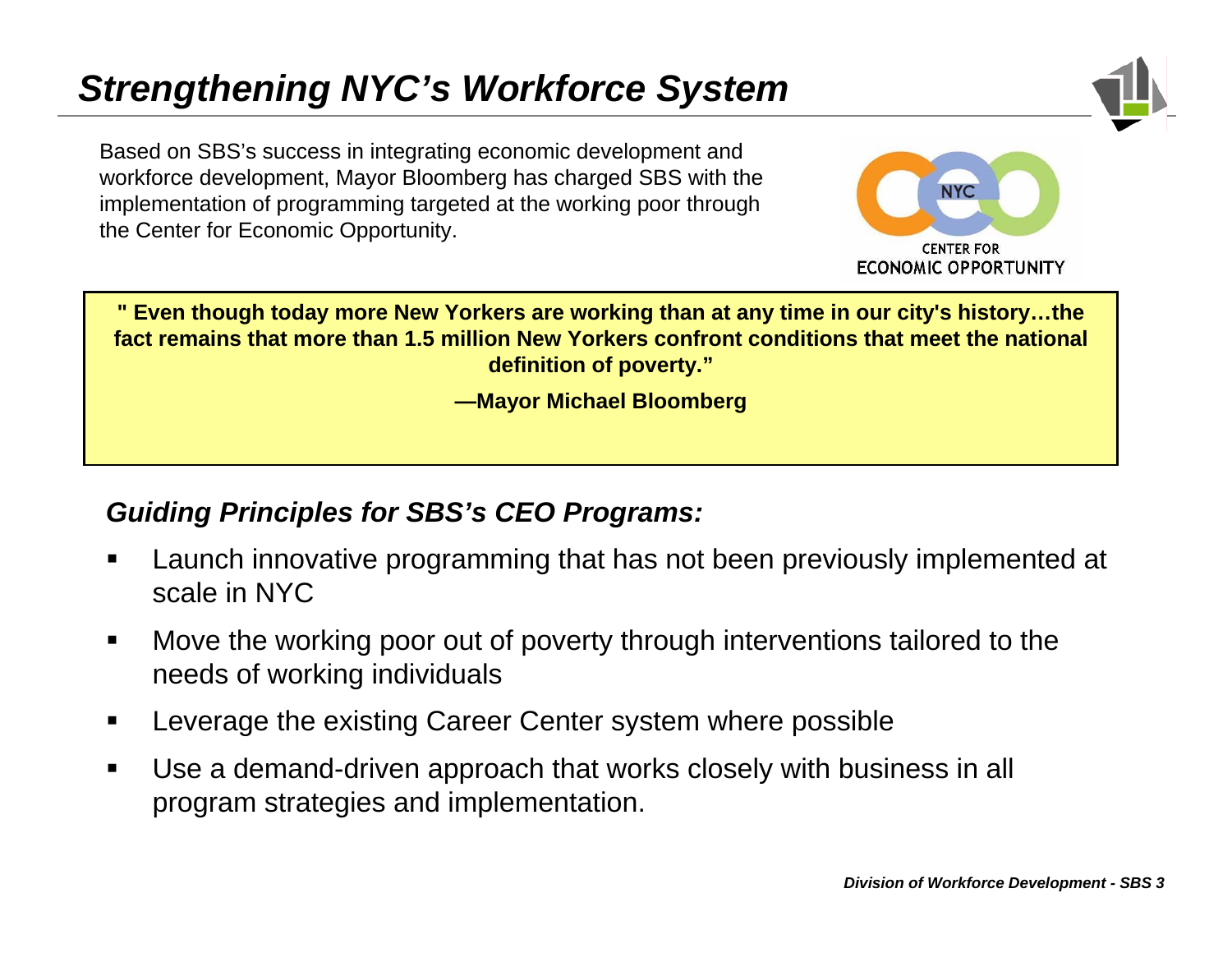

### **Program Objectives**

- *Help low Help low-income workers income workers* **quali fy for higher wages, receive employer-sponsored benefits, access work supports, and provide opportunities to advance**
- **Strengthen the competitiveness of New York City businesses by** *helping firms helping firms* **meet workforce skill needs, address shortages of qualified workers, and increase worker productivity**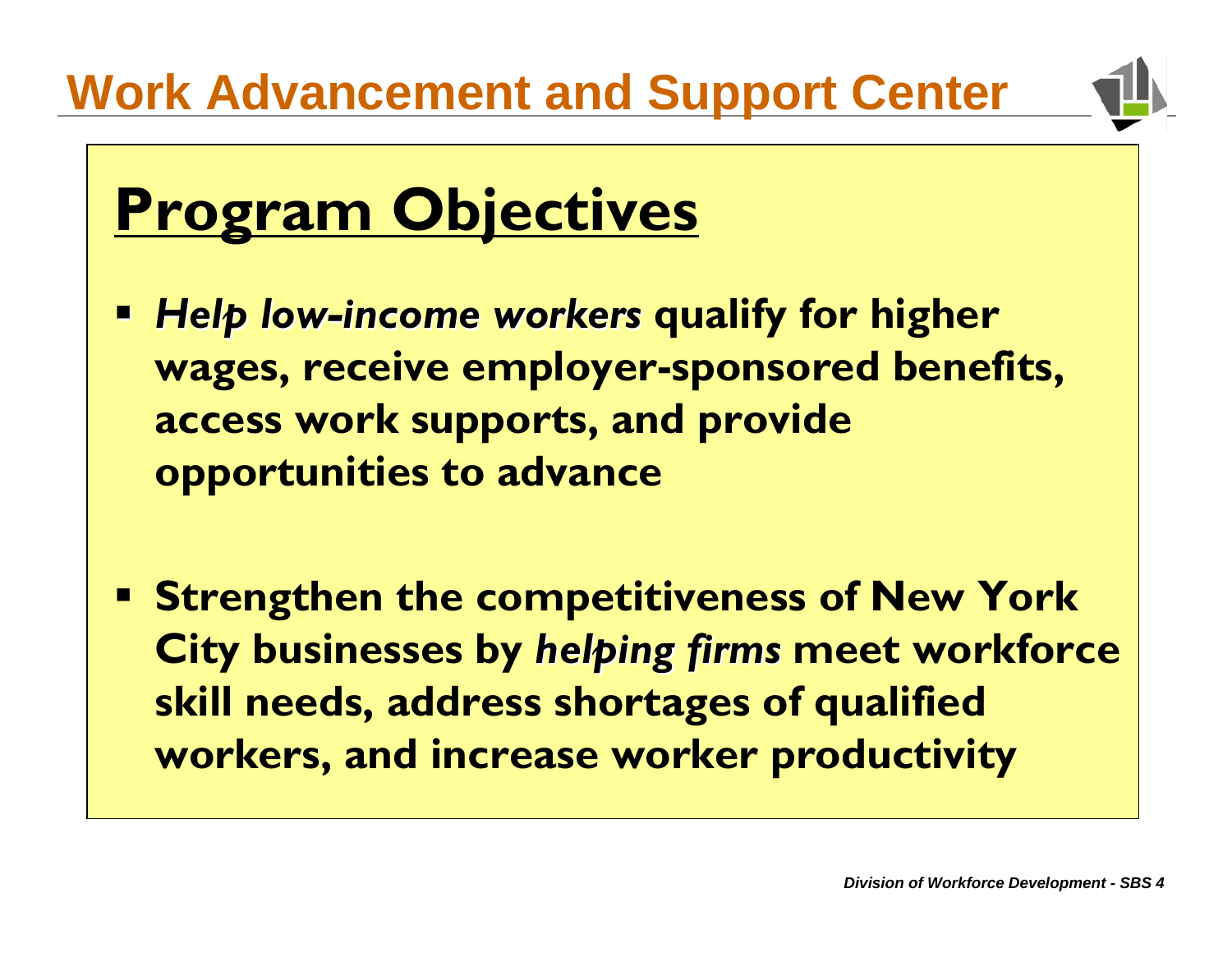#### **Work Advancement and Support Center**



#### **National Advancement Models**

- ¾**National Work Advancement and Support Center**
	- National demonstration program model created by MDRC, a social policy research organization, to advance low-wage workers out of poverty and increase employee retention
	- **Subject of a rigorous evaluation to test effectiveness**
	- Four WASC locations: 1) Dayton, OH; 2) San Diego, CA; 3) Bridgeport, CT; and 4) Fort Worth, TX
- ¾**The Achieve Program (Cleveland, OH)**
- ¾**The Advancement Project (Seattle, WA)**
- ¾**The SOURCE (Grand Rapids, MI)**
- ¾**San Francisco Works (San Francisco, CA)**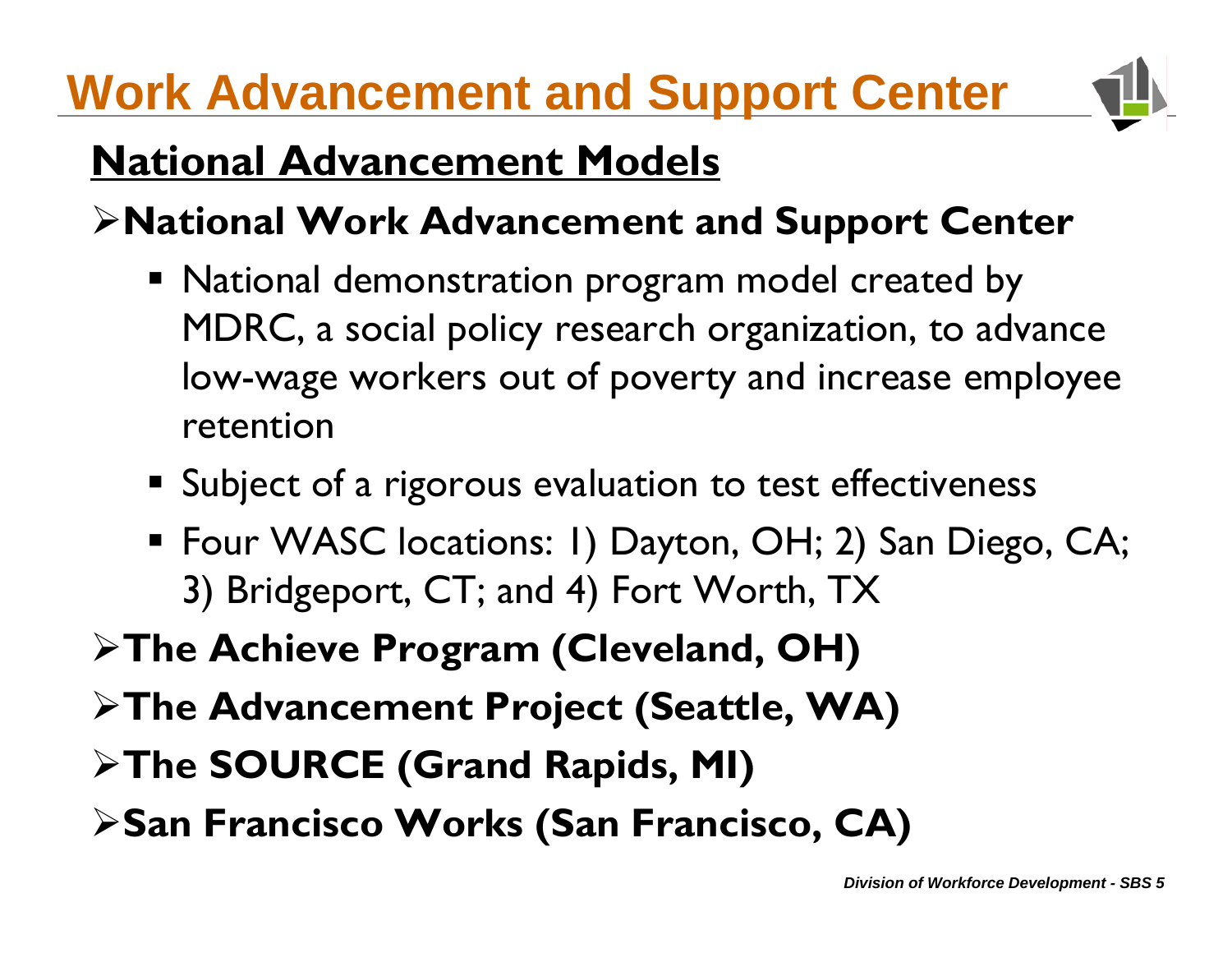**Work Advancement and Support Center**



### **Target Population**

### ¾**Workers**

- At least **18 years old**
- Earning **\$14.00 or less** *OR* have a family **income at or below 200 percent of the Federal Poverty Level**
- **Employed** at the time of enrollment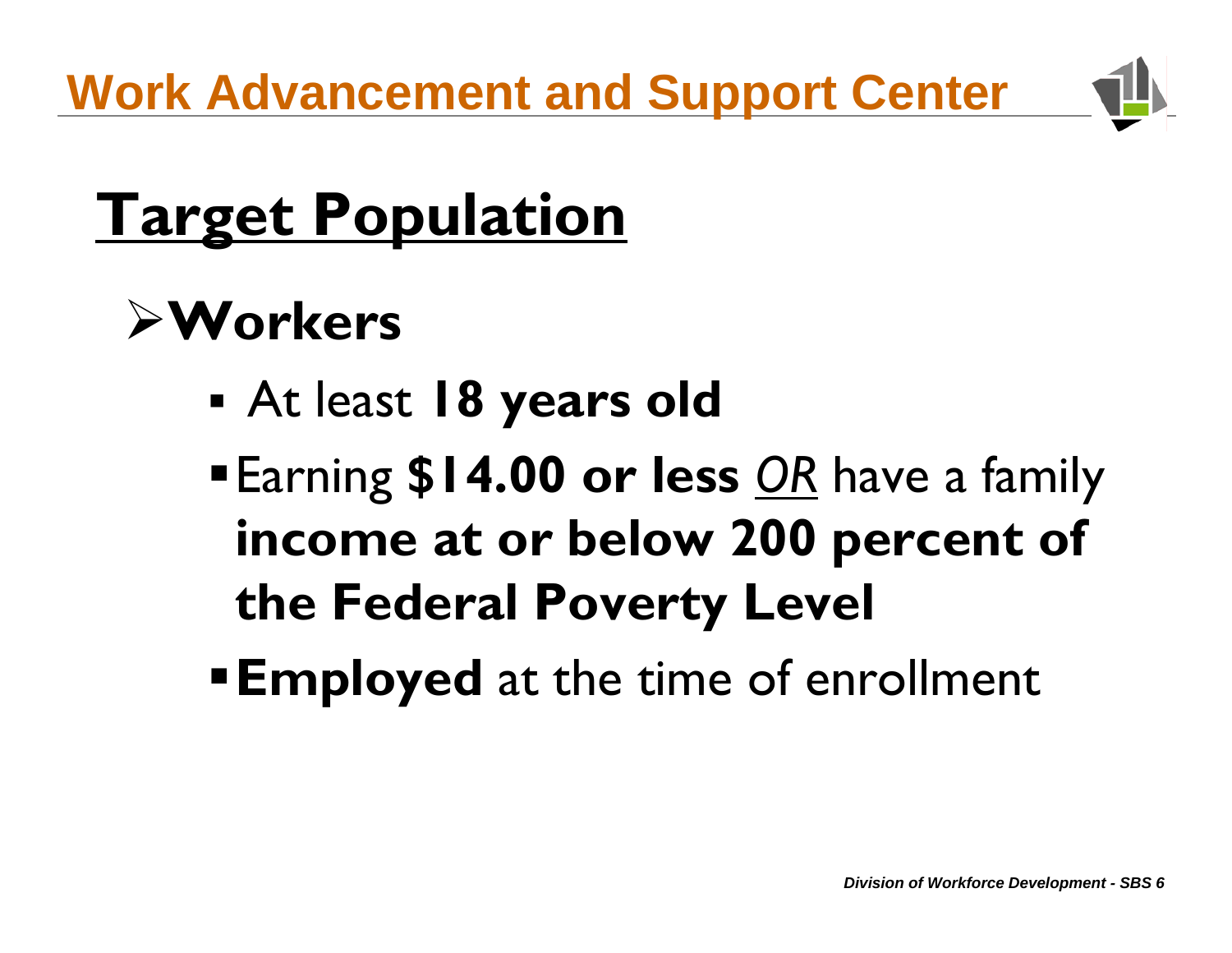

### **Target Population**

### ¾**Any employer within New York City**

- **Interested in engaging WASC to address** retention and advancement issues for its low-income workers
- Employing a significant number of lowwage workers
- **Existing opportunities for advancement**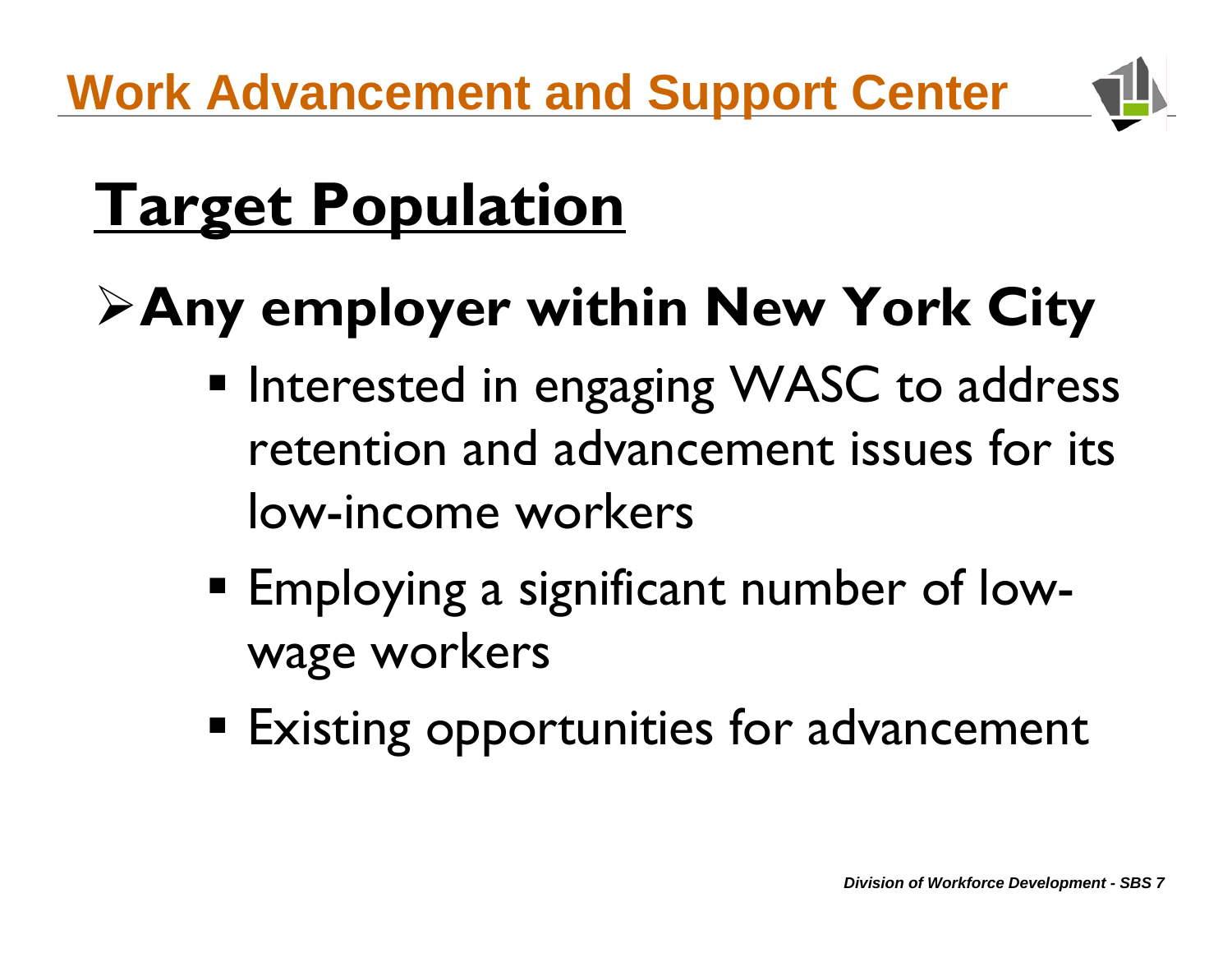

# **Business-Driven Model**

Locate *retention and advancement activities at employers* with the following goals:

- $\blacktriangleright$ Increase retention rates by providing workers with intensive job coaching
- $\blacktriangleright$ Increase productivity through worker motivation and increased skill levels
- ¾Lower training costs by providing on-site, cost-effective workforce preparation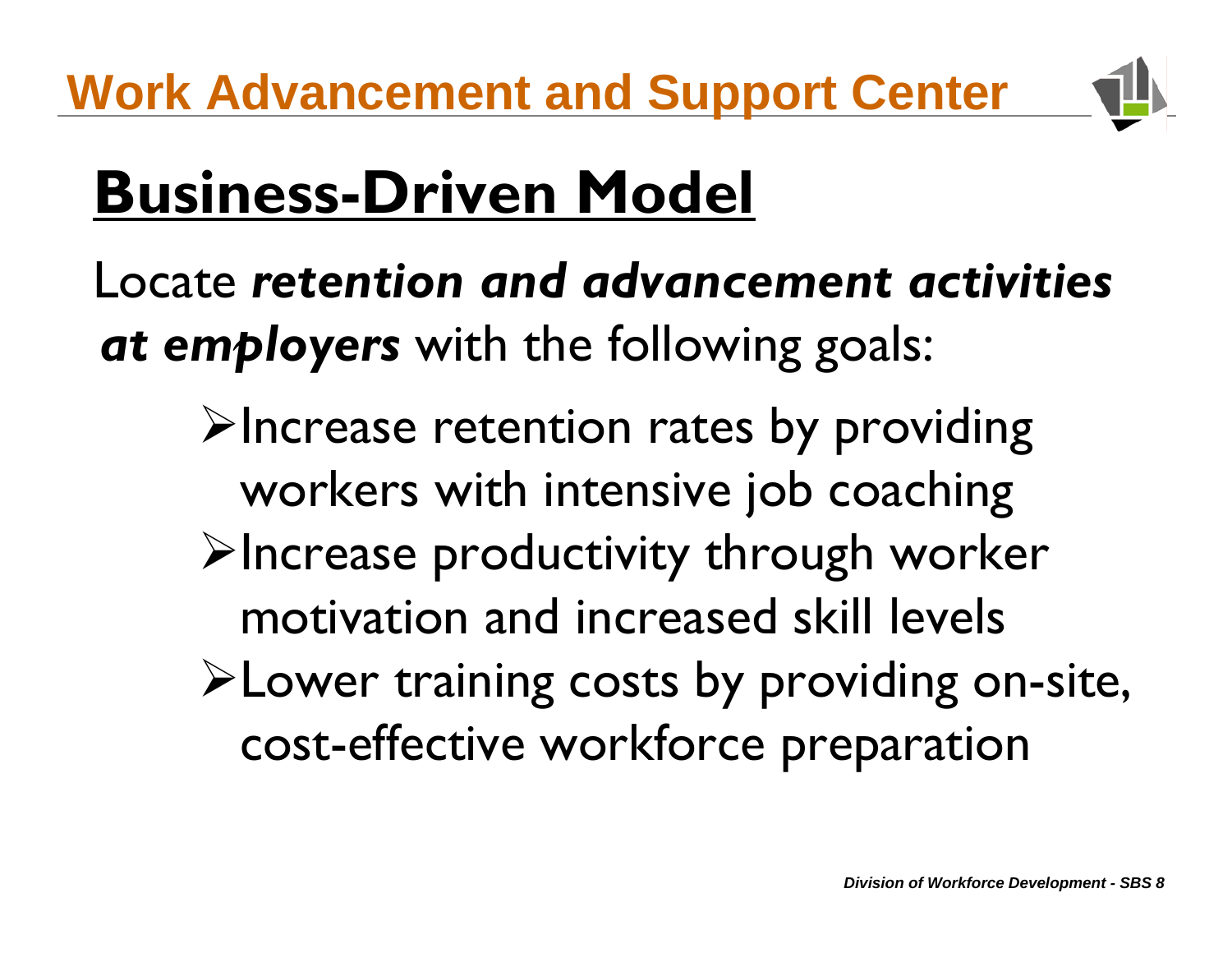**Work Advancement and Support Center**



# **Community Outreach**

#### **The selected contractor will :**

- ¾ Outreach to and recruit Bedford-Stuyvesant employers
- ¾ Provide services specifically to Bedford-Stuyvesant program participants (both employers and their low-wage workers) within the prescribed employer-based service approach of the WASC

#### *WASC will be located within the Bedford Stuyvesant community*

The Mayor's Office of Comprehensive Neighborhood Economic Development (CNED) has targeted communities to pilot intra-governmental approac hes to loc al economic development; Bedford Stuyvesant is one such community.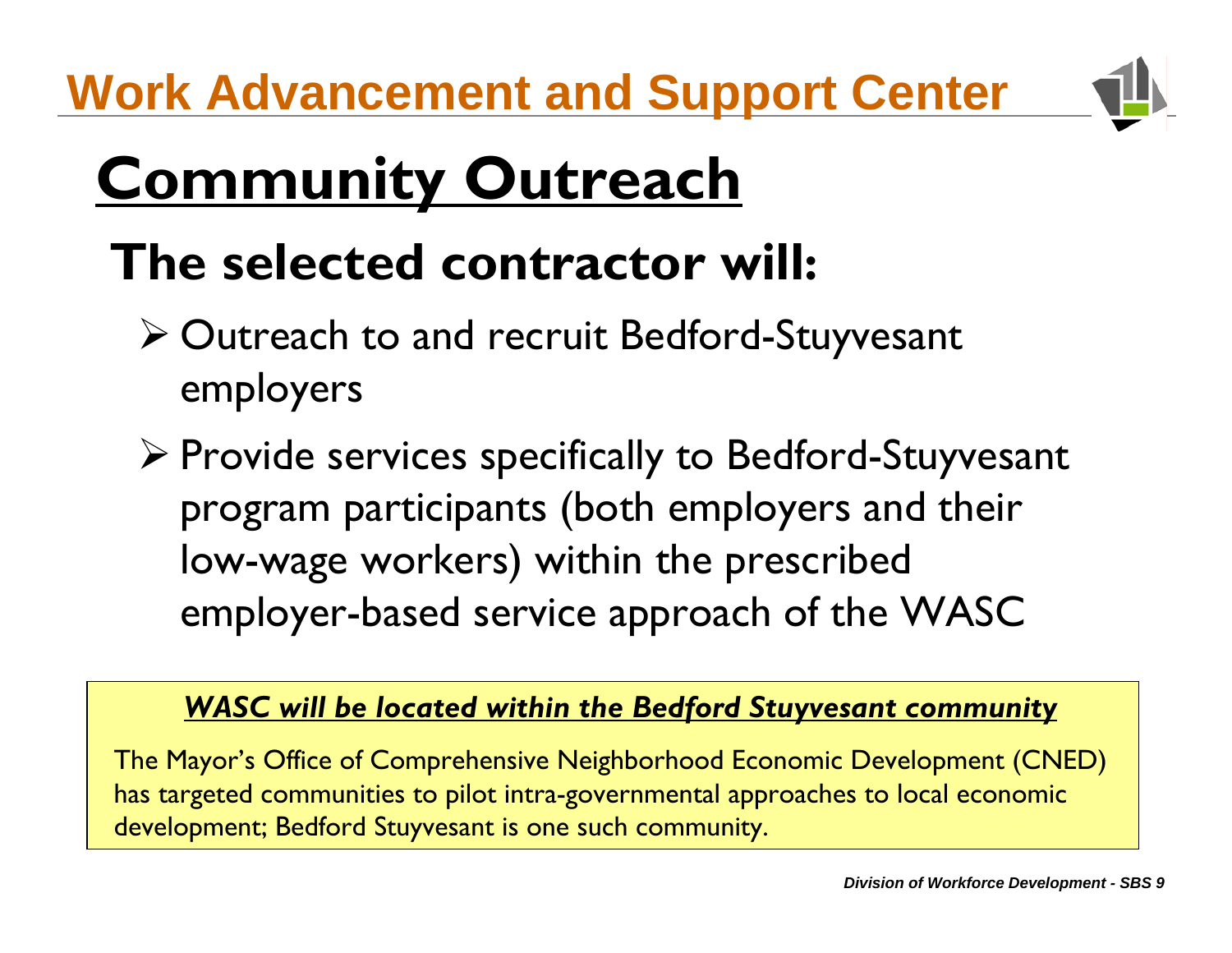

### **Expected Outcomes**

- ¾ Goal 1: Reduce poverty and increase income for employees
	- E **200** participants secure income upgrades in the first year
	- $\blacksquare$ **500** upgrades annually thereafter

*An upgrade is defined as an increase in household income*

**Short-term results** (6-12 months): Participants are expected to increase household income though a combination of increased earnings and temporary or permanent increased use of work supports.

**Long-term results:** Increase household incomes through earnings alone to the point that they no longer require financial work supports.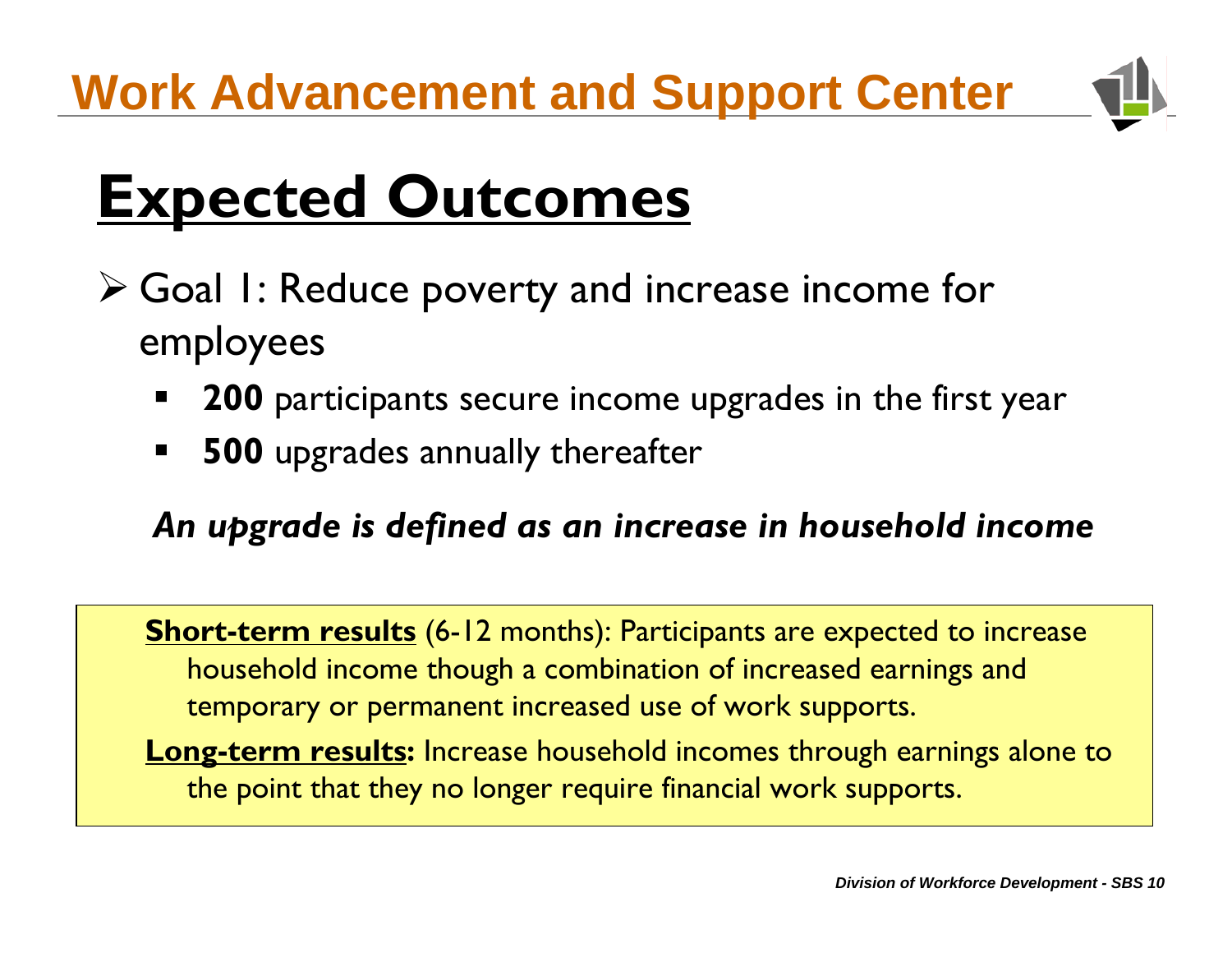

# **Expected Outcomes**

- ¾Goal 2: Provide employer-based advancement services to targeted employers
	- Increased retention rates
	- Increased productivity
	- Increased "employee engagement" for businesses
	- Increased ability for businesses to fill advancement positions internally

Different employers define and measure these indicators differently. For this reason, final definitions and measurements for these outcomes will be negotiated between the Agency and the WASC contractor.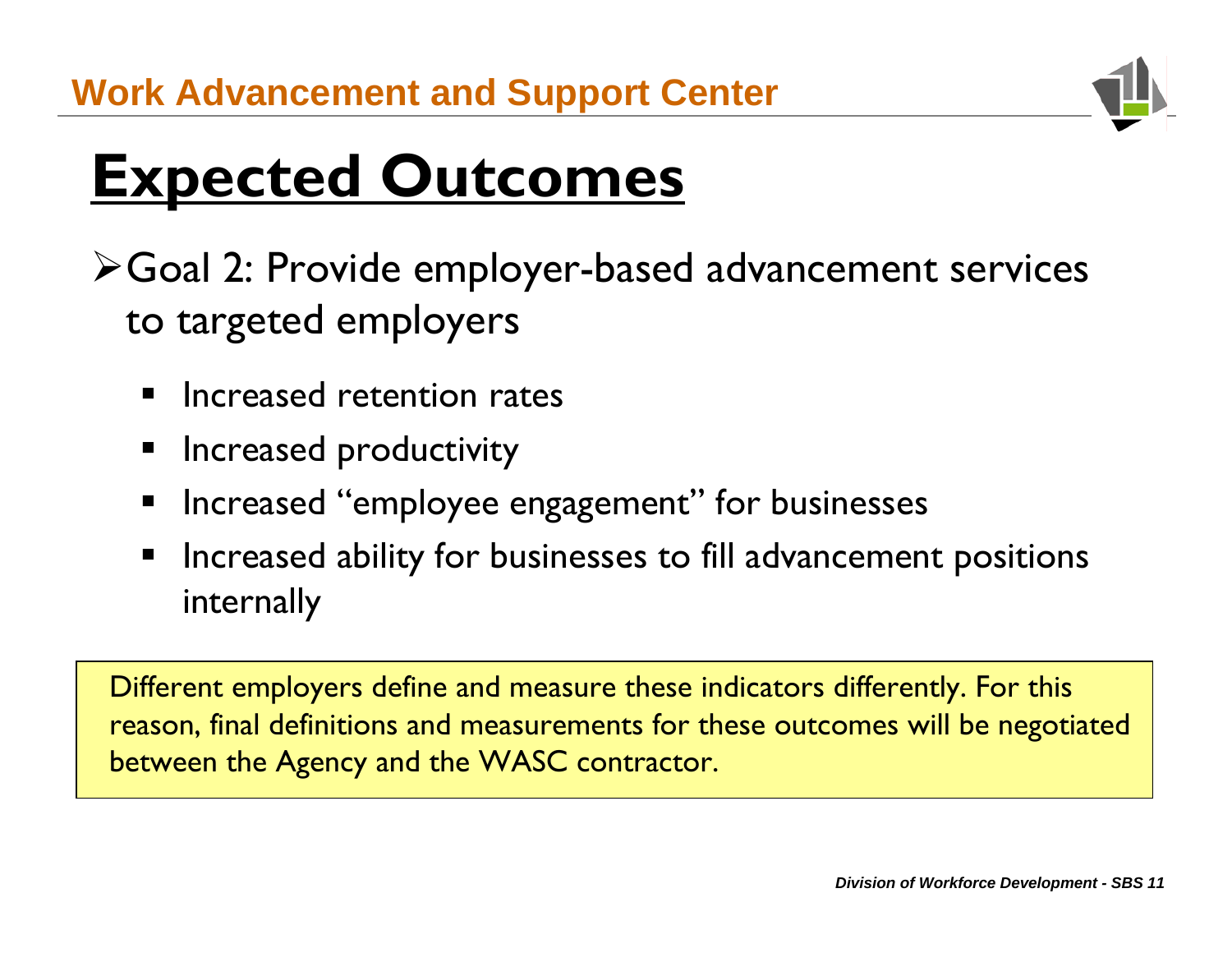

# **WASC Components**

- **Staff will work with each participating** employer to arrive at a service design that is compatible with the needs of the employer and the advancement goals of the employees
- Core services will include: 1) *education and training*, 2) *individual career coaching,* and 3) *connection to work supports, and 4) financial literacy and asset-building*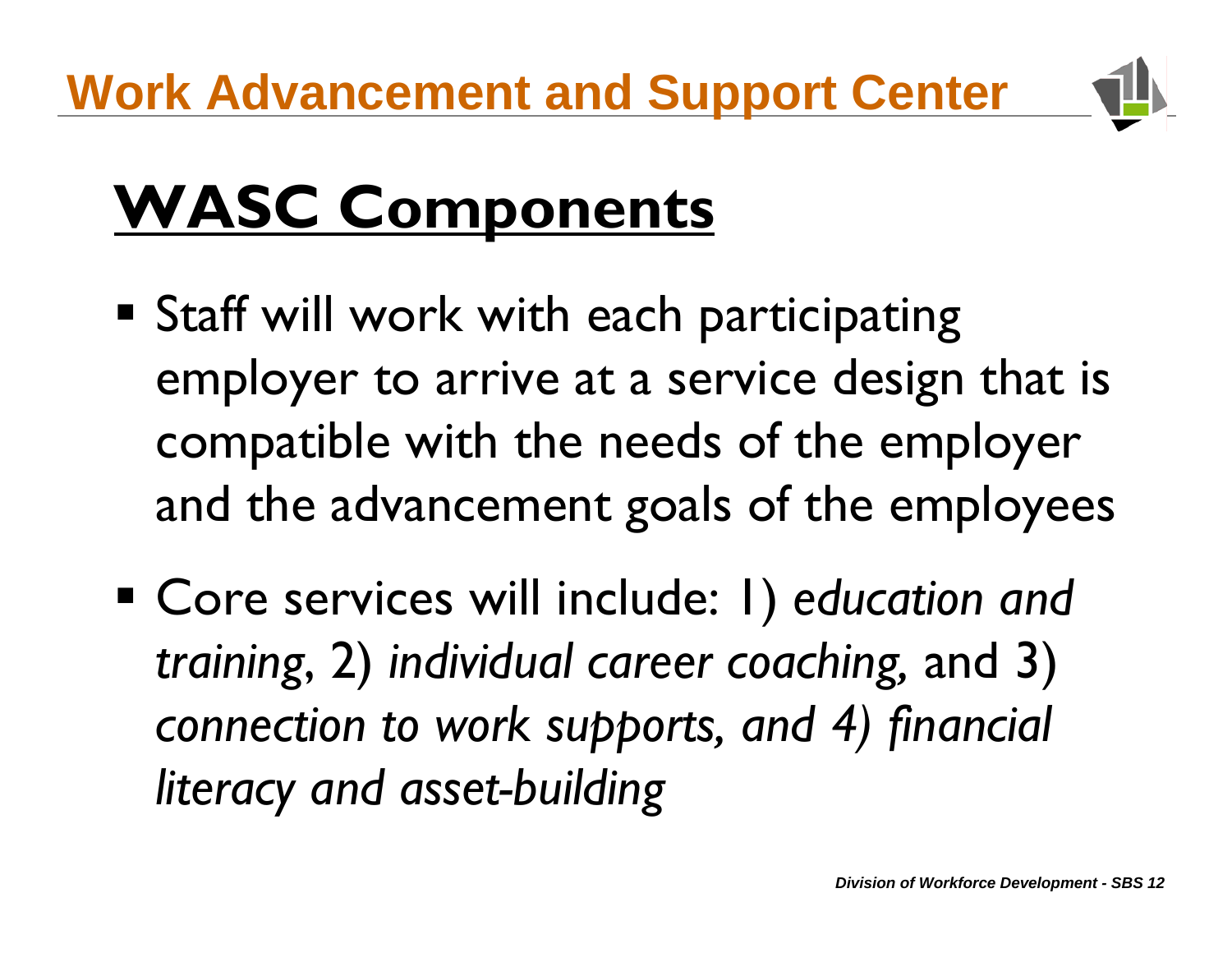

# **WASC Services**

#### **1)Education and Training**

**If Identify opportunities to provide education and Interty** training that contributes both to employer and employee outcomes.

#### **Examples:**

- L Job related skills training (including contextualized literacy, customer service skills, process improvement, communication)
- $\blacksquare$  Training for a group of current entry level workers at firm to move into higher level and often hard-to-fill positions
- $\blacksquare$ Supervisory skills training for existing or potential supervisors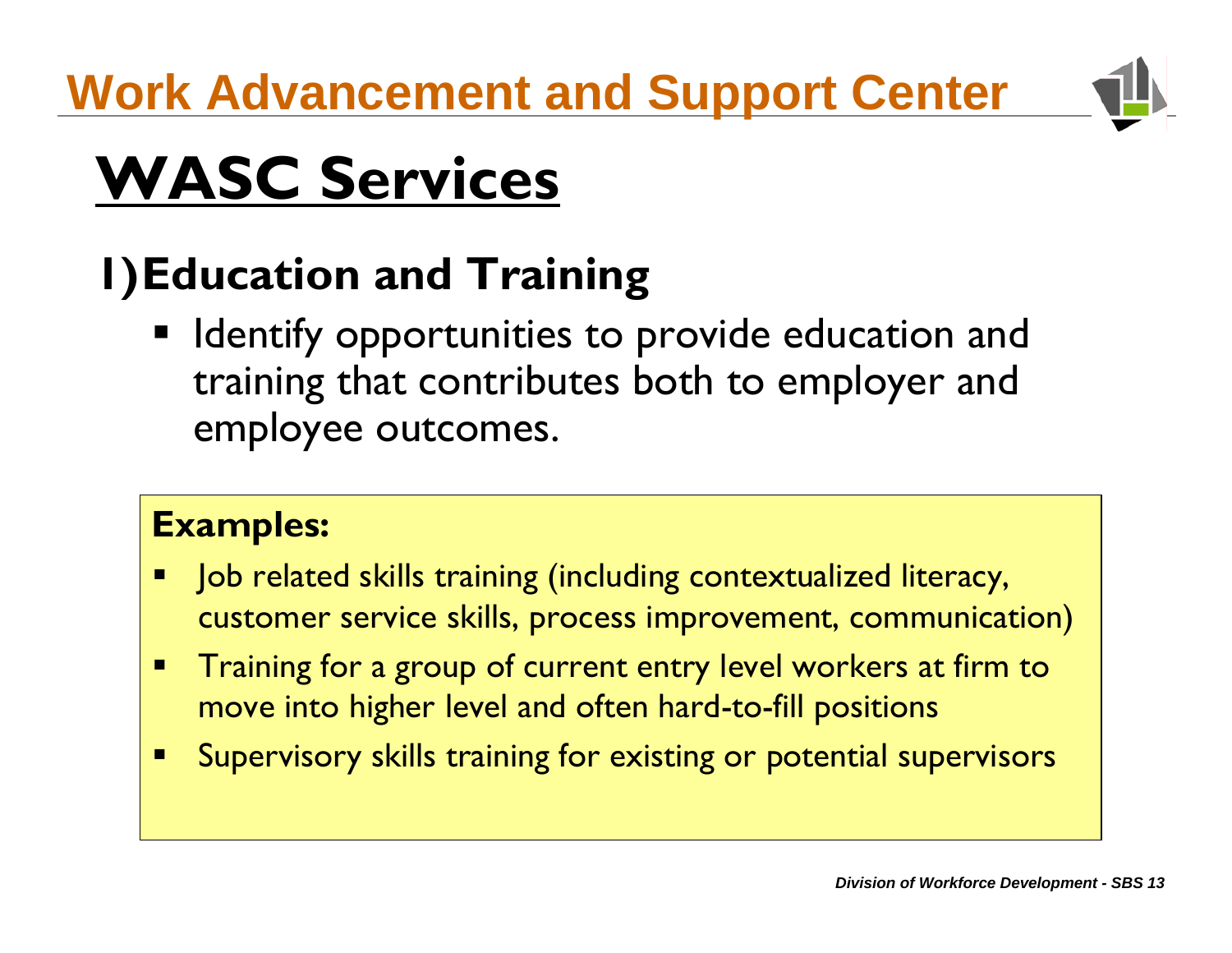

# **WASC Services**

#### **2)Individual Coaching**

- **Provide retention and career coaching to eligible and** interested employees within a firm
- Work with each participant to develop an individual plan for advancement
- **If Identify goals for employment retention and advancement,** and for income improvement (including access to work supports)

Some participants will move up within their current employer and others will access a more skilled job at another employer in the same industry or an entirely new occupation or industry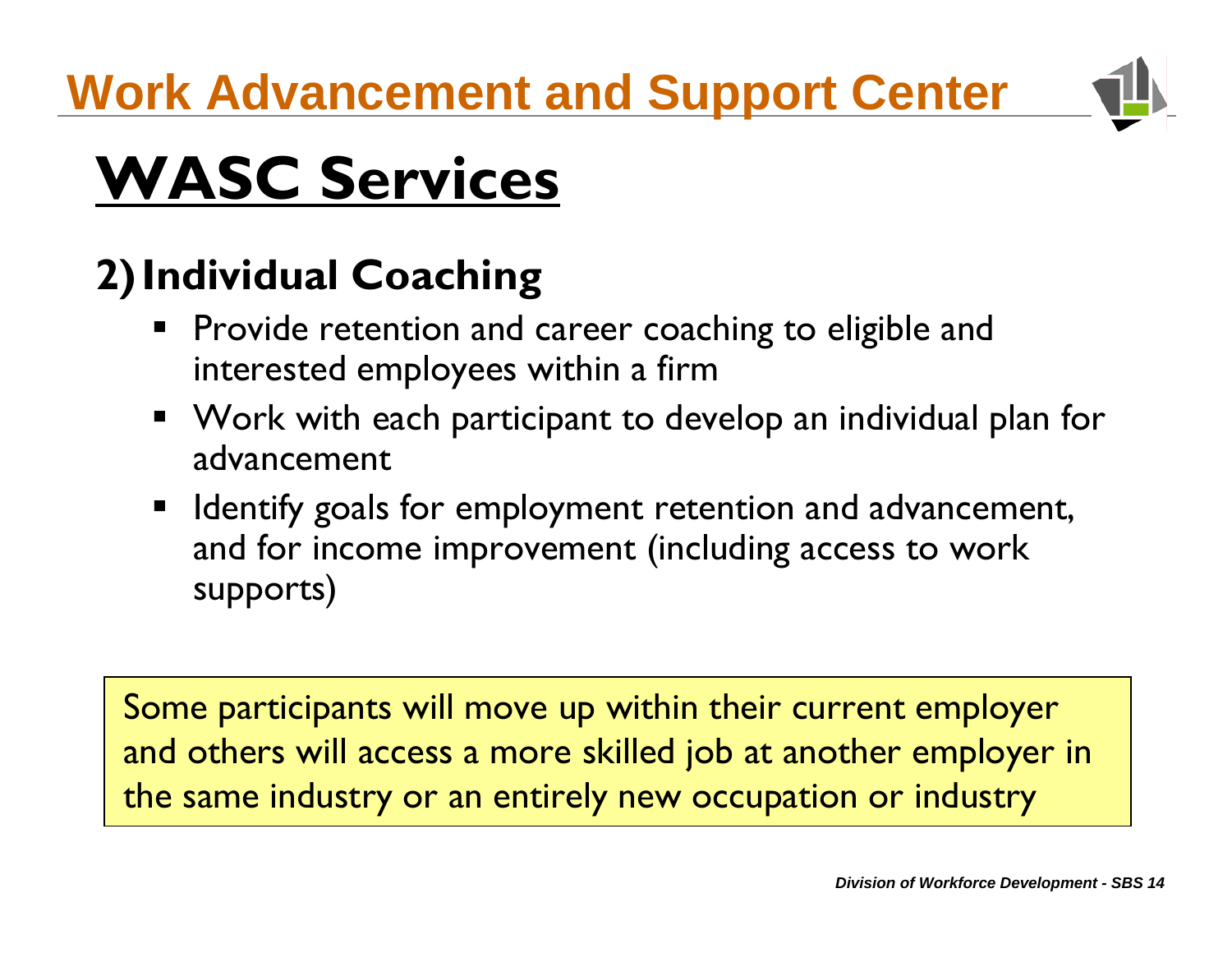

# **WASC Services**

#### **3)Connecting to work supports**

**Screen employees using ACCESS NYC for over 20 work** supports and benefits (such as food stamps, childcare, healthcare benefits, and tax credits) to strengthen job retention and ensure financial security

#### **4)Financial Literacy and Asset-building**

 Connect employees to bank accounts, credit repair, savings programs, financial literacy workshops, and retirement accounts

#### **ACCESS NYC website: home2.nyc.gov/accessnyc**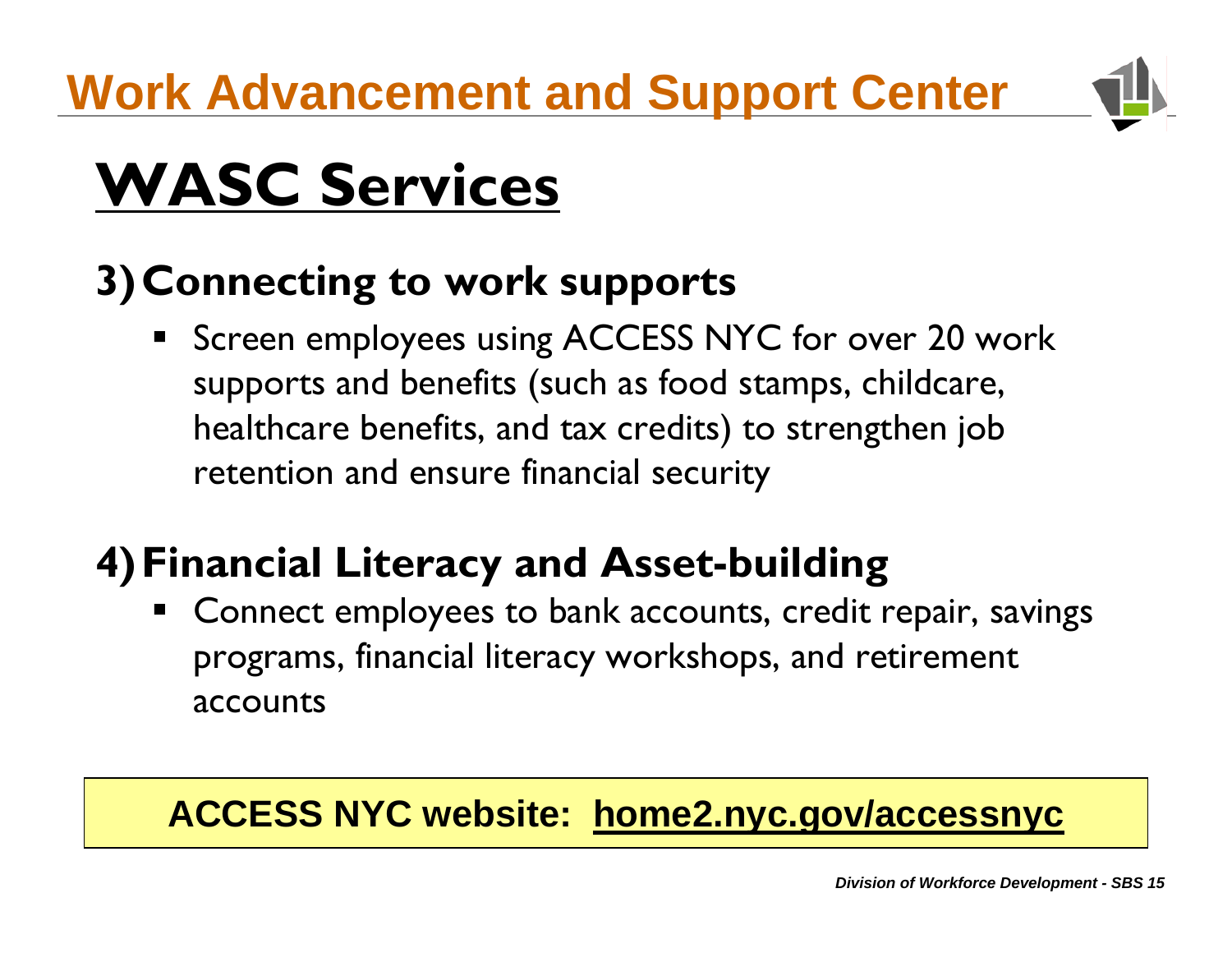

# **Budget & Contracting**

- Anticipated three year contract, with an option to renew
- **Budget of \$4.5 million over three years,** with \$500,000 start-up costs budgeted into Year 1
- Award one contract for the RFP
- Expectation for applicants to leverage additional resources/funding to support this project